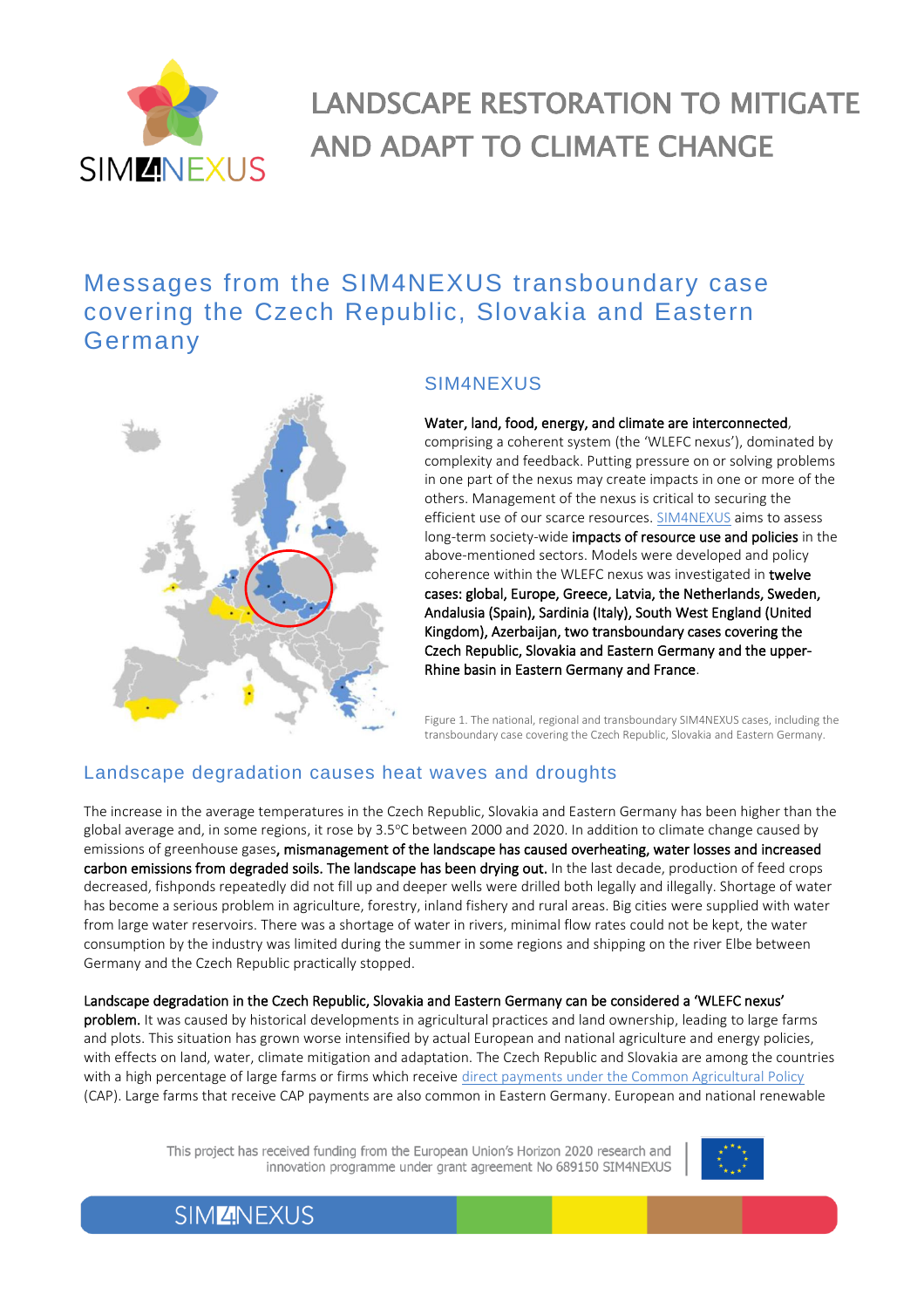energy policies stimulate the large-scale cultivation of bioenergy crops, such as maize and rape. Good Agricultural and Environmental Conditions (GEAC) and Greening measures that are part of the CAP first pillar have only been partially implemented and did not lead to the expected results. Only a few farmers signed up for voluntary measures for sustainable agricultural land use under the second pillar of the CAP because of the administrative burden.

#### Restoring the landscape for climate change mitigation and adaptation

The case Eastern Germany-Czech Republic-Slovakia has been focusing on the impact of large drained agricultural fields and large sealed urban areas on the water regime and the air temperature, looking at the distribution of solar energy. This resulted in a passionate plea for paying more attention to the role of land cover changes in the local and regional climate change and carbon sequestration. Water retention and support of permanent vegetation may cool down the land relatively soon, with higher primary production and carbon accumulation in the recovering soil. The European Green Deal communication (EC, 2019) addresses the Commission's proposal for the EU Common Agricultural Policy 2021 to 2027, stipulating that at least 40% of its budget would contribute to climate action. Also, the Green Deal communication mentions that ecosystems help regulate the climate and it promotes nature-based solutions. These two policy intentions mentioned in the European Green Deal communication will become reality in landscape restoration as proposed by the transboundary SIM4NEXUS case Eastern Germany-Czech Republic-Slovakia. Where feasible and useful, landscape restoration should become part of obligatory conditions for direct funding or voluntary measures in Rural Development Programmes of the new CAP. Also, the EU Renewable Energy Directive should pay attention to landscape degradation caused by the cultivation of bioenergy crops.

#### Treasure up rainwater

Rainwater is the driving force of ecosystem recovery, atmospheric CO2 reduction and thermoregulation of the landscape. This rainwater is currently rapidly flowing into rivers and seas, causing peak flows without benefit for the land. Measures to retain rainwater in the landscape are based on the principle of slowing down the flow of rainwater from higher to lower places, to allow it to infiltrate and replenish the groundwater. In this way, it can form a water buffer that feeds the base flow of rivers and streams during dry seasons. Measures include restoring natural courses of streams, wetlands, patches of forest and rows of trees, and constructing terraces, ponds, small dams in streams, gullies and balks perpendicular to the slopes. By retaining rainwater in damaged ecosystems, the renewal of vegetation begins, carbon sequestration, soil and groundwater reserves improve, springs are renewed, water vapour is increased and solar energy is transformed into latent heat that is transferred to higher, cooler layers of the atmosphere. There, at the dew point, this latent energy is transformed into sensible heat. The generated rainfall returns to the ground and feeds the ecosystems, stimulates vegetation growth, carbon sequestration and thermoregulation in the landscape (Figure 2). Clouds reduce the entering of solar radiation. This functional model can be quantified and implemented at the individual, local, regional and global levels.

#### From programmes to action: landscape restoration in the Košice Region

Several conferences and meetings about landscape restoration were organised in the past years, in which representatives from regional governments, municipalities, research institutes and stakeholders -environmental NGOs, farmers and landowners- participated from the Czech Republic, Slovakia and Eastern Germany. Here, a programme was discussed to support pilot studies that aim at water retention in the landscape for climate change mitigation and adaptation. Since then, a concrete programme of landscape restoration has been elaborated and approved in Eastern Slovakia and a similar one is being prepared for Southern Bohemia in the Czech Republic. The 'Landscape Recovery Programme' for the Košice Region is being implemented (Košice self - government Region, 2018, Figure 2). Ideas and approaches were discussed with local communities and politicians. Forest owners, agricultural and urban landscape managers, and local and regional authorities have been convinced that spatial rainwater retention will restore ecosystem functions of the local landscape, and are willing to act on it.

> This project has received funding from the European Union's Horizon 2020 research and innovation programme under grant agreement No 689150 SIM4NEXUS



2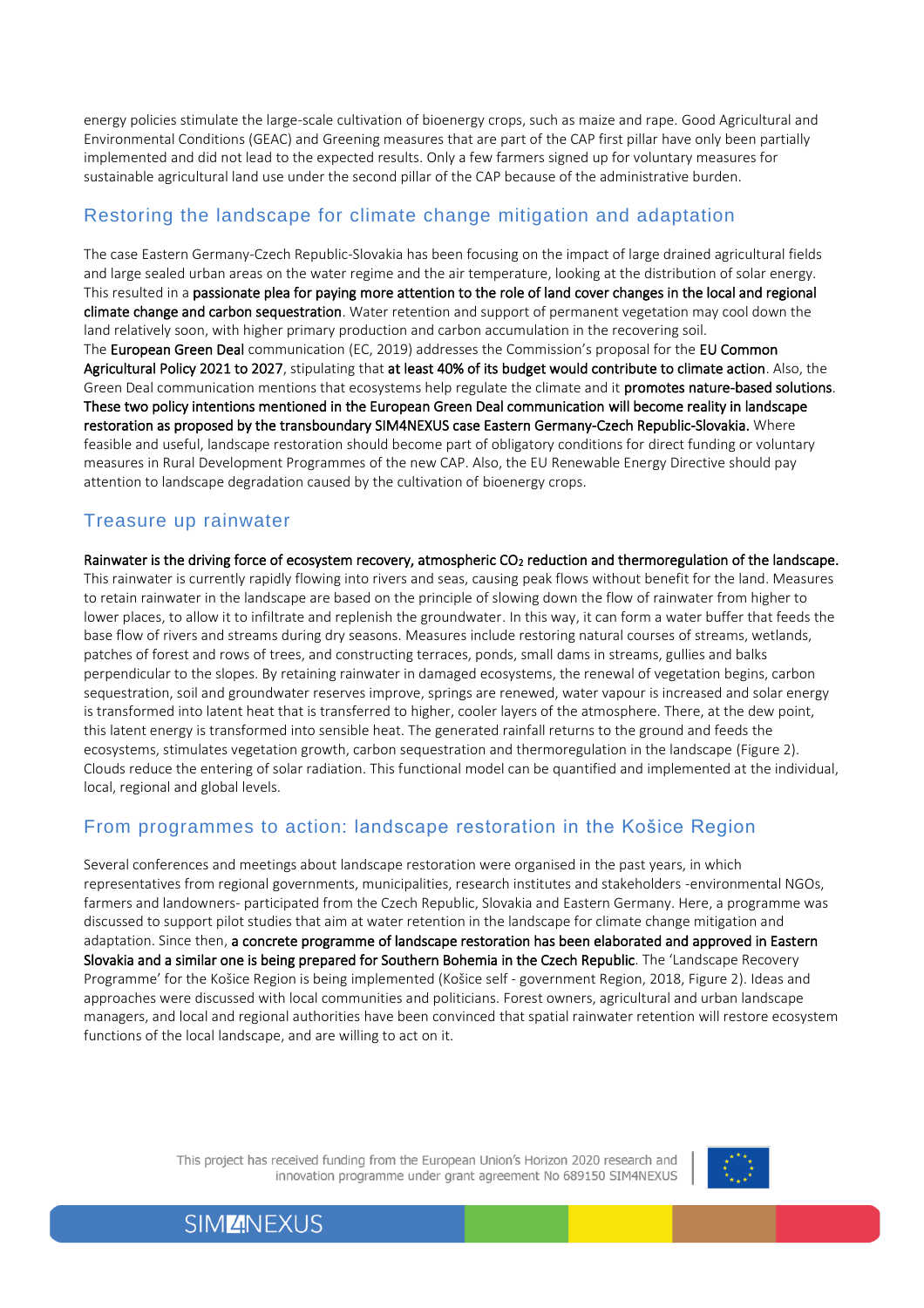

Figure 2. A New Water Paradigm for the Košice Region. Schemes of unsustainable and sustainable landscape management show the principal approaches (Kravčíková, 2020a).

Figure 3 shows the quantified expected positive effects of the Landscape Recovery Programme in the Košice Region in Eastern Slovakia on natural resources and carbon sequestration via primary production and retention in the soil. The return on the invested money is expected to be less than 3 years. This iwould be a concrete contribution of regional policy to climate change mitigation and adaptation in the Slovakian Region Košice. After implementing the whole programme, it is expected that (see Figure 3):

- production of sensible heat will be reduced by increasing latent heat,
- the temperature in summer heats will be reduced,
- 1.3 million tons of carbon will be stored in soil and vegetation,
- food production will increase,
- new water resources will be created,
- employment in rural areas will increase,
- biodiversity will increase.



3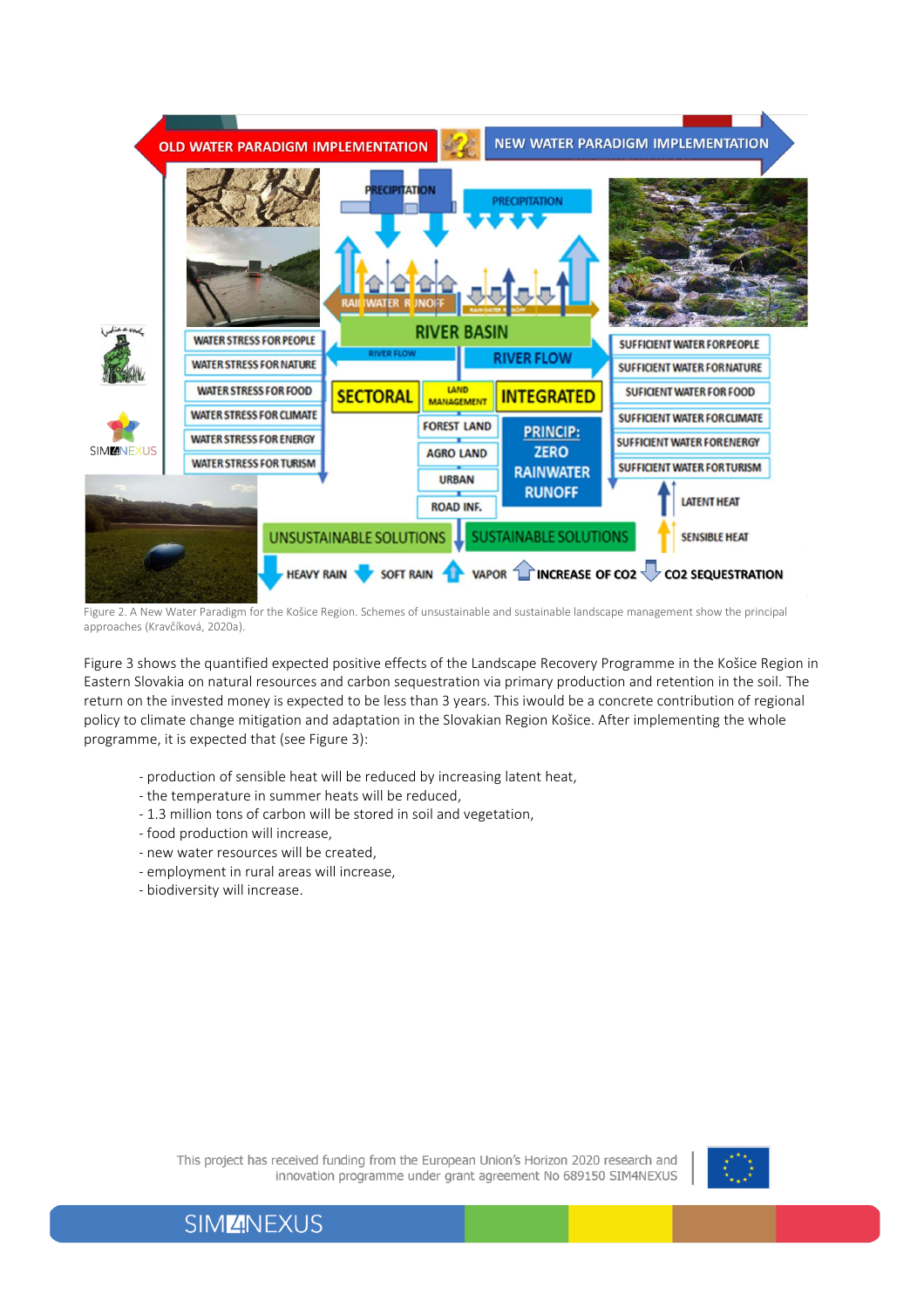

### Impact of landscape restoration on the water cycle, agricultural production, temperature and carbon sequestration in the Slovakian Region Košice

| Land use                   | Area of<br>territory | <b>Volume of</b><br>rainwater<br>retention by<br>measures in the<br>landscape | Investment<br><i>in</i><br>rainwater<br>retention<br>measures | <b>Yield of</b><br>new water<br>resources<br>in the<br>springs | Increase of<br>water<br>vapour from<br>the lands to<br>the<br>atmosphere | Increase of<br>agricultural<br>and wood<br>production | <b>Sensible</b><br>heat<br>reduction<br>to the air | <b>Expected</b><br>decrease<br>current<br>temperature<br>on heat<br>days | <b>Increasing</b><br>carbon<br>sequestration |
|----------------------------|----------------------|-------------------------------------------------------------------------------|---------------------------------------------------------------|----------------------------------------------------------------|--------------------------------------------------------------------------|-------------------------------------------------------|----------------------------------------------------|--------------------------------------------------------------------------|----------------------------------------------|
|                            | km3                  | mil. m3                                                                       | mil. $\epsilon$                                               | m3/s                                                           | mil. m3/year                                                             | mil. $\epsilon$ /year                                 | GWh/year                                           | celsius                                                                  | Tons C/year                                  |
| <b>Agricultural land</b>   | 2 040,34             | 20,6                                                                          | 102,813                                                       | 4,113                                                          | 13,718                                                                   | 30,605                                                | 9596                                               | $-2,4$                                                                   | 408070                                       |
| <b>Vineyard</b>            | 29,58                | 0,3                                                                           | 1,490                                                         | 0,060                                                          | 0,189                                                                    | $\bf{0}$                                              | 139                                                | $-2,4$                                                                   | 5920                                         |
| <b>Gardens</b>             | 154,64               | 1,6                                                                           | 7,792                                                         | 0,312                                                          | 1,041                                                                    | $\bf{0}$                                              | 727                                                | $-3,2$                                                                   | 30930                                        |
| <b>Permanent grassland</b> | 1109,44              | 11,2                                                                          | 55,905                                                        | 2,236                                                          | 7,442                                                                    | 10,650                                                | 5 2 1 8                                            | $-4,0$                                                                   | 221890                                       |
| <b>Forest lands</b>        | 2691,38              | 10,8                                                                          | 54,000                                                        | 2,160                                                          | 7,190                                                                    | 26,913                                                | 5 0 4 0                                            | $-1,6$                                                                   | 538 280                                      |
| <b>Water lands</b>         | 163,76               | $\bf{0}$                                                                      | 0                                                             | $\bf{0}$                                                       | 0,000                                                                    | 0                                                     | 0                                                  | $\bf{0}$                                                                 | $\bf{0}$                                     |
| <b>Built-up areass</b>     | 344,58               | 9,5                                                                           | 47,554                                                        | 1,902                                                          | 6,339                                                                    | $\bf{0}$                                              | 4438                                               | $-7,3$                                                                   | 68920                                        |
| Road infrastruc.           | 220,61               | 6,1                                                                           | 30,446                                                        | 1,218                                                          | 4,068                                                                    | $\bf{0}$                                              | 2842                                               | $-7,3$                                                                   | 44 120                                       |
| <b>KOSICE REGION</b>       | 6754,32              | 60,0                                                                          | 300,000                                                       | 12,000                                                         | 39,988                                                                   | 68,168                                                | 28 000                                             | $-2,7$                                                                   | 1350870                                      |
| <b>NOTES</b>               |                      | Increase water-<br>holding capacity for<br>rainwater harvesting               | Total<br>investment                                           | Average over<br>the year                                       | Yearly average                                                           |                                                       | Minimum<br>reduction                               |                                                                          |                                              |
|                            |                      |                                                                               | <b>METHODS</b>                                                |                                                                |                                                                          |                                                       |                                                    |                                                                          | www.rainforclimate.com                       |
|                            |                      |                                                                               |                                                               |                                                                |                                                                          |                                                       |                                                    |                                                                          |                                              |

Figure 3. Expected changes in several quantities caused by landscape restoration in the Košice Region (Kravčíková, 2020b).

### Scientific background

There is scientific evidence on the role of land use and land cover change in the distribution of solar energy, the water cycle, temperature dynamics, local and regional climate and carbon sequestration or emissions (Pielke, 2005; Pielke et al., 2011, Kravčík et al. 2008). Links between vegetation-cover and climate with a focus on forests and precipitation were reviewed by Sheil (2018). He appealed for a more intense study of the biology of evaporation, aerosols and atmospheric motion, as well as the processes that determine monsoons and diurnal precipitation cycles. He refers to the biotic pump theory formulated by Makarieva & Gorshkov (2007) and Makarieva et al. (2014), which explains how rainfall can be maintained within those continental landmasses that are sufficiently forested. Forest loss and landscape drainage can result in a switch from a wet to a dry local climate. Much remains unknown and multiple research disciplines are needed to investigate the effects of land cover on temperature dynamics, evapotranspiration and fluxes of sensible heat, and to improve the understanding of these mechanisms. Monitoring techniques have improved in the last decades and allow detailed studies and evaluation of the effects of land cover on temperature dynamics, evapotranspiration and fluxes of sensible heat. (Hesslerová et al., 2019). Such studies show that evapotranspiration is a powerful process to equalize the temperature and air pressure potentials, whereas sensible heat produced on drained overheated surfaces transports moisture high into the atmosphere and blocks the input of wet air from the ocean (Pokorný, 2019). [Satellite pictures](https://landsat.gsfc.nasa.gov/) allow an exact evaluation of land cover and linked temperature changes, going back to the 1980s.

> This project has received funding from the European Union's Horizon 2020 research and innovation programme under grant agreement No 689150 SIM4NEXUS



4